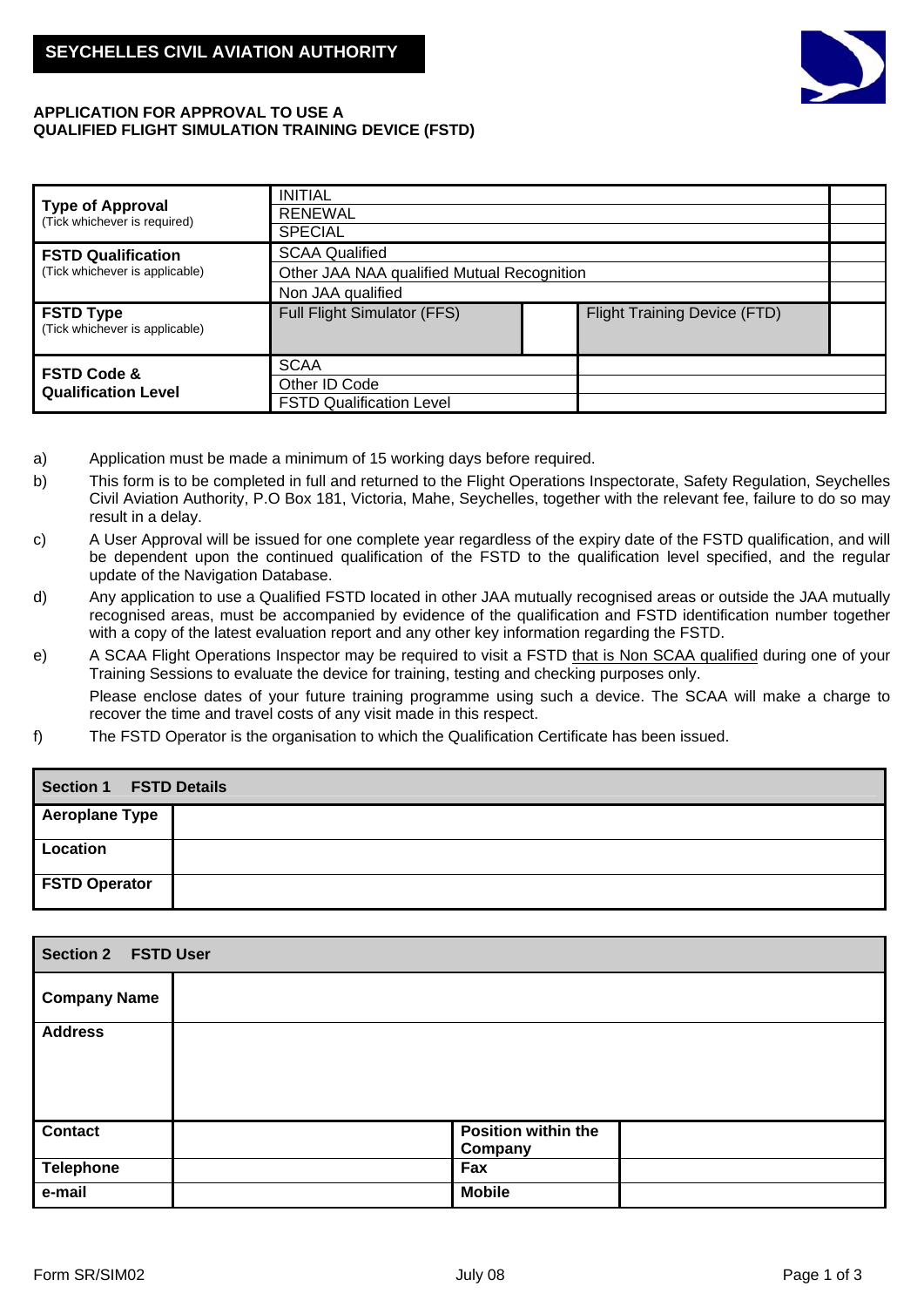|              | <b>Required Information</b><br><b>Section 3</b>                                                                                                                          |                                                                                                                                                                                                                                                |        |                 |                 |
|--------------|--------------------------------------------------------------------------------------------------------------------------------------------------------------------------|------------------------------------------------------------------------------------------------------------------------------------------------------------------------------------------------------------------------------------------------|--------|-----------------|-----------------|
|              | 3.1 For what purposes do you require the Approval? (Tick whichever is appropriate)                                                                                       |                                                                                                                                                                                                                                                |        |                 |                 |
| a)           | Licence Skill Test (LST MPA) and Licence Proficiency Checks (LPC MPA) in accordance with JAR-FCL 1<br>(Flight Crew Licensing Requirements - Aeroplanes) Subparts C to I. |                                                                                                                                                                                                                                                |        |                 |                 |
| b)           | Operator Proficiency Checks (OPC) in accordance with EU-OPS (Aeroplanes) Subpart N 1.945 and 1.965.                                                                      |                                                                                                                                                                                                                                                |        |                 |                 |
| $\mathbf{c}$ | Recent Experience in accordance with JAR-FCL 1 (Flight Crew Licensing Requirements - Aeroplanes)<br>Subpart A 1.026 and EU-OPS (Aeroplanes) Subpart N 1.970.             |                                                                                                                                                                                                                                                |        |                 |                 |
| d)           | LVO training and testing to Category (delete N/A).                                                                                                                       | CAT I                                                                                                                                                                                                                                          | CAT II | <b>CAT IIIA</b> | <b>CAT IIIB</b> |
| e)           | Zero Flight Time Training and Testing in<br>accordance with the company's TRTO Approval                                                                                  | Zero Flight Time training and testing (ZFTT) for the grant of a type<br>rating may only be undertaken where a specific ZFTT approval has<br>been issued as a schedule to the company's TRTO Approval, or to<br>a User Organisation by the CAA. |        |                 |                 |
|              | 3.2 How often will you use the FSTD?                                                                                                                                     |                                                                                                                                                                                                                                                |        |                 |                 |
| 3.3          | With effect from when?                                                                                                                                                   |                                                                                                                                                                                                                                                |        |                 |                 |
|              | 3.4 If applicable, dates when a SCAA Inspector may<br>accompany a training session.                                                                                      |                                                                                                                                                                                                                                                |        |                 |                 |

## **Section 4 Declaration by the Applicant**

It is an offence to make, with intent to deceive, any false representations for the purpose of procuring the grant, issue, renewal or variation of any certificate, licence, approval, permission or other document. Persons doing so render themselves liable and subject to prosecution under the current applicable regulation.

- **4.1** I understand that an Approval may be granted in accordance with the Air Navigation Order and the relevant JAR-STD (or JAR-FSTD), JAR-FCL and EU-OPS for the purposes of training, testing and checking flight crew only.
- **4.2** I have read items A) to G) above and confirm that the relevant documentation (if applicable) is enclosed with this application.
- **4.3** I certify that the details I have given on this form are correct and complete. I agree to pay all fees notified by the SCAA in accordance with the SCAA Scheme of Charges as published in the Air Navigation Fees Regulation.

*Note: All fees are on the SCAA website <www.scaa.sc> under Safety Regulation, Legislation and Publication.*

| Applicant's<br>Signature            | Name<br>(Block Capitals) |  |
|-------------------------------------|--------------------------|--|
| Position within the<br>Organisation | Date of Signing          |  |

| <b>FOR OFFICIAL USE ONLY:</b> |  |           |        |                    |
|-------------------------------|--|-----------|--------|--------------------|
| Date Received                 |  | Fee Taken | YES/NO | <b>Receipt No.</b> |
|                               |  |           |        |                    |
|                               |  |           |        |                    |
|                               |  |           |        |                    |
|                               |  |           |        |                    |
|                               |  |           |        |                    |